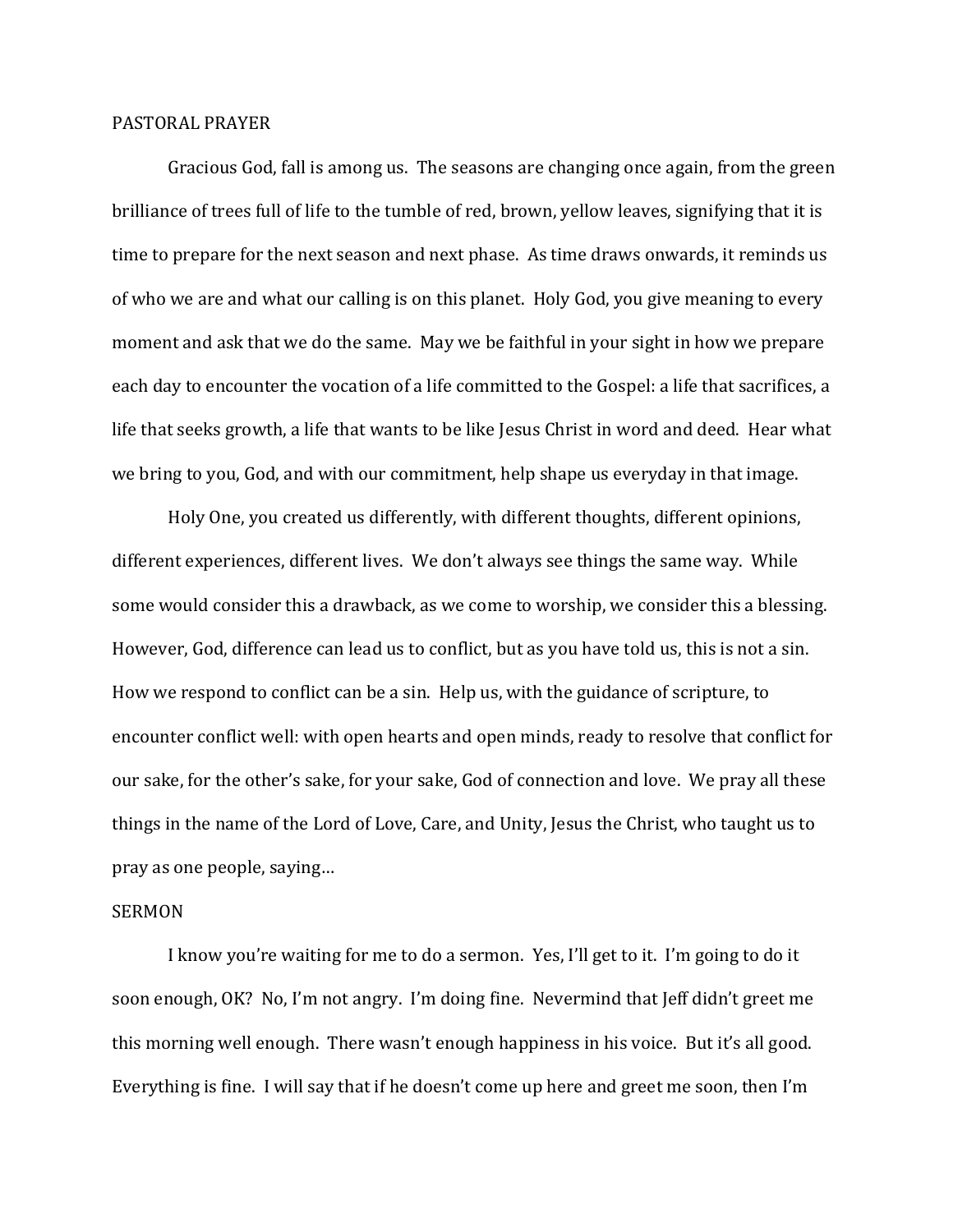going to just go. Why should I tell him? He was the one who messed up! No, I don't need to tell him; he should just know. But, seriously, I'm fine. Just fine. Everything is just great.

 It's a bad word, isn't it? Conflict. Someone says something offensive to you. Someone does something you don't like or doesn't do something you expect. Those complications make us react in visceral ways and cause division. Conflict is a bad thing and a bad word, isn't it? No. Conflict is a very positive thing if we handle it well. Ya know what's worse than conflict? The way that we often view and deal with conflict. I grew up in the Midwest, in South Central Nebraska. Conflict exists there, like everywhere else. No one talks about it, but you pick up a clear way of dealing with it. It was never taught to me, but I learned the traditional Midwestern way: avoid it, be accommodating, or be passive aggressive. You can easily avoid conflict; just don't show your true feelings. Don't let them know you are unhappy. Just grin and bear it. You can be accommodating and say, "Whatever you want to do is great with me!" when you have a different opinion. Then you're grumpy, getting mad at others when they don't know what you want to begin with! Then there's the dreaded passive-aggressiveness, when you allude to the other person that you're angry without coming out and constructively saying it. Like, "Hey Jeff, thanks for your loving greeting this morning. It was so nice of you." In all of these situations, was something wrong? Yes. Was I going to discuss them constructively? Nope. Were any of these styles effective? Oh, you'd like to think they were. In fact, I got angrier. To say I had a problem outright was just to make things worse, I would think. Well, over the years, I learned how I dealt with conflict. Now, I see that I absolutely hate those way of dealing with conflict, although I can occasionally fall into old patterns. They say that unspoken anger is like drinking poison and hoping the other person will die. Indeed, that is what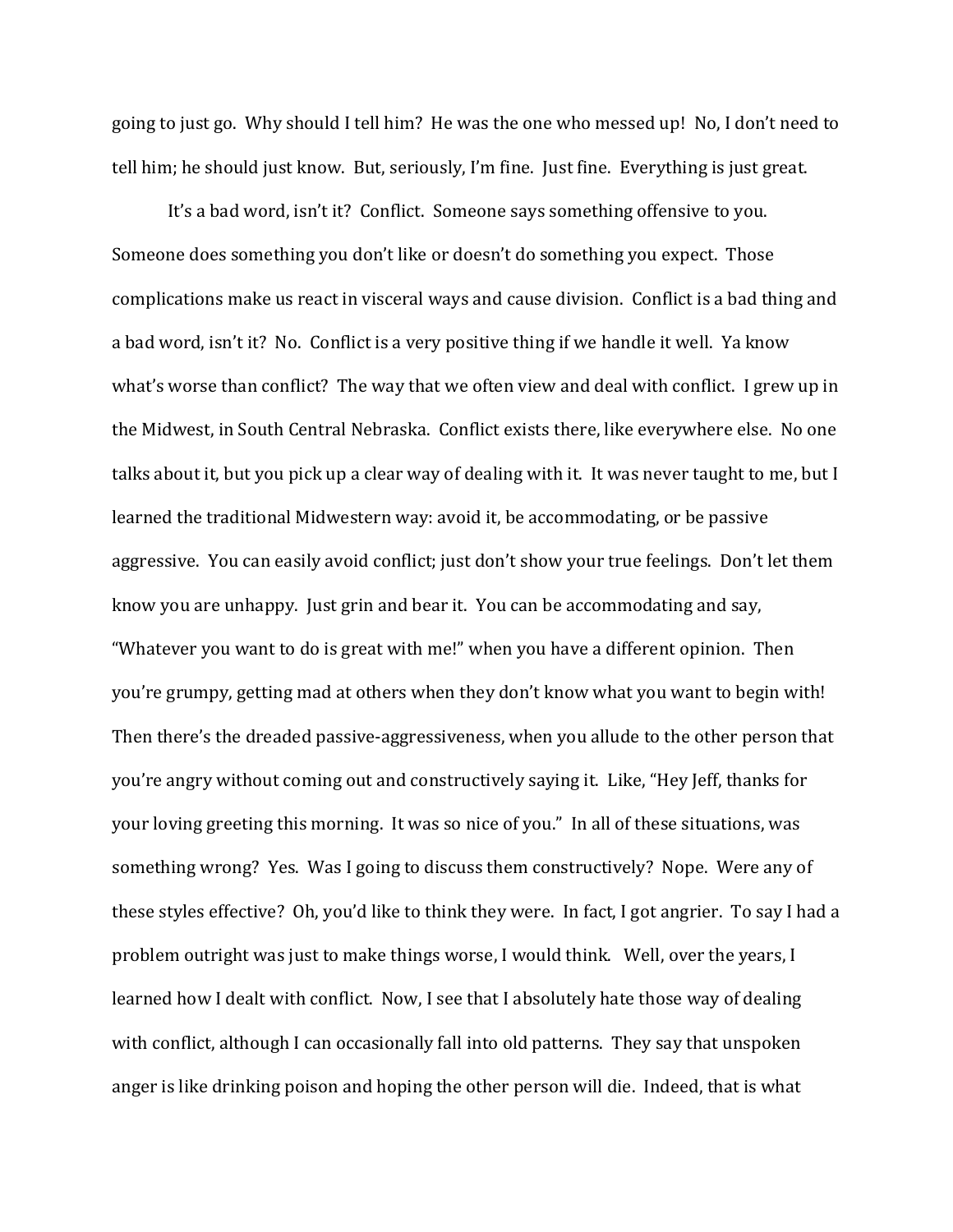happened with my style of conflict management. Hiding it does no good. Ignoring my opinion was foolish. Passive-aggressiveness wasn't constructive. None made me feel better; all made me feel worse. And, most importantly, nothing changed when I didn't encounter the situation head-on!

 If there's one thing Jesus knew about the church, it was that there will be issues. God created all of us differently! Difference is natural, but difference can give rise to difference in opinion and understanding, so there will be conflict. But where we get it wrong is that conflict in itself is not a bad thing. What makes conflict bad is how we deal with it. Let's face it, the church is the hotbed of conflict. The unexamined beliefs that we think we need to be perfect in the church and that conflict is a bad thing lead to a lot, a lot of issues. While there are many things we struggle with in our age, how to deal with conflict is clear in scripture. Let's explore how to live out conflict management…Jesus style as we go deeper on Jesus' instructions and understand why this style of encountering conflict is best for the accuser, the accused, and the entire church community around them, for bad conflict often expands like bad dominos falling.

In this passage, Jesus goes to task with how to deal with these issues well and constructively. "If another member of the church sins against you, go and point out the fault when the two of you are alone." Here's the blunt point: if you have a problem with someone, it is YOUR job to point it out. In other words, beneficial confrontation is the first step. You don't go to the next room and pout. One has to go to the presumed wrongdoer and make the issue known. But you have to do it well. It's not, "Hey Jerk, you sinned against me!" It's a constructive conversation where the wrongdoing is laid out lovingly and clearly. You aren't going to spark an attitude of forgiveness if you go in guns blazing and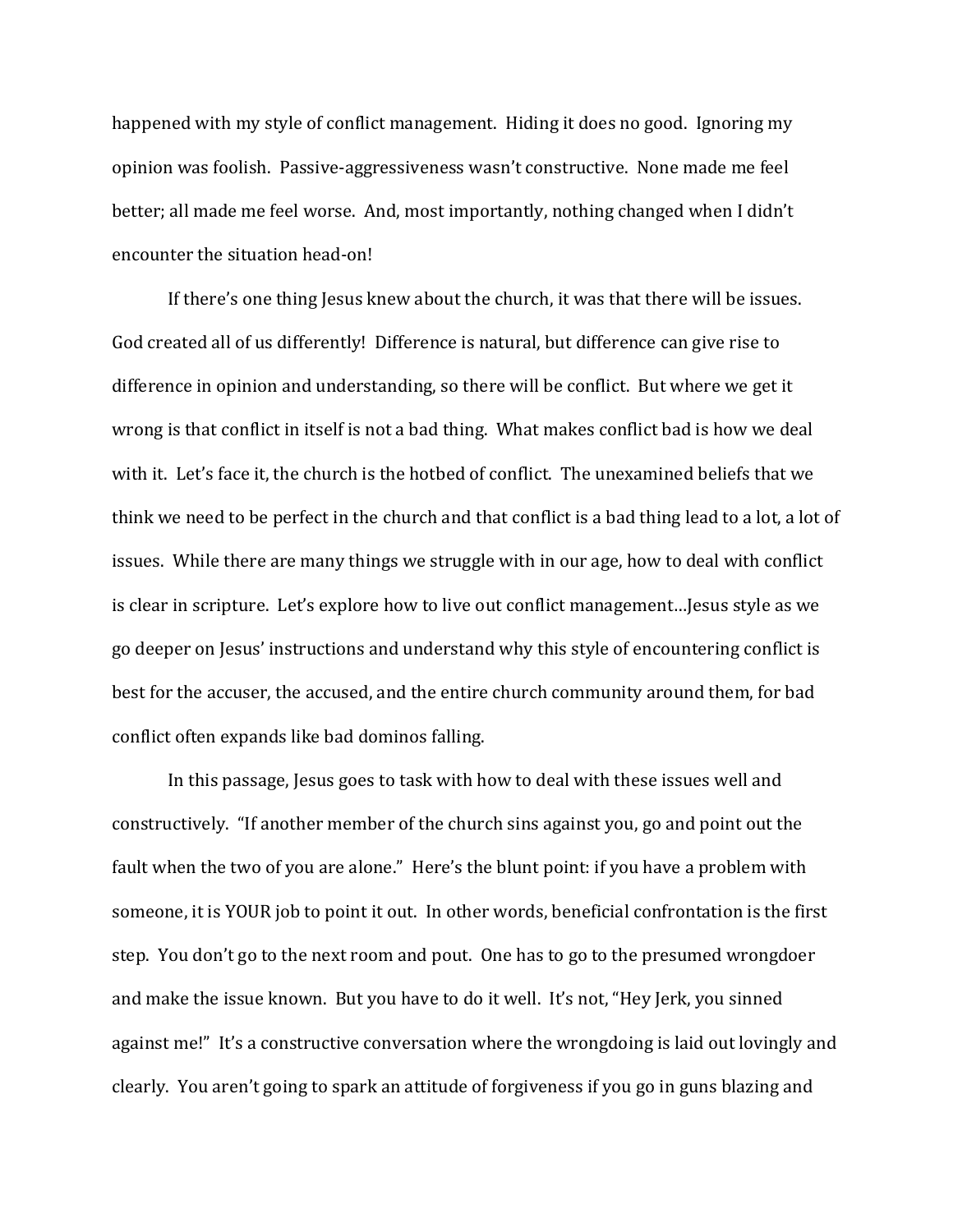angry. Jesus lovingly pointed out to his disciples when they weren't at their best; that should be our goal too. You know what it's like when you are lovingly being addressed and when you're demeaned; that's the focus when we address one another in conflict.

 If that solves the issue and everyone feels complete, then great! That's what should be done. Conflict has gone its perfect course as the issue was address and resolved. Hopefully, that is the way it should go with the followers of Christ, but we don't live in a perfect world where we are always perfectly attuned to one another. There arises the times when an agreement cannot be reached or the conflict escalates. Jesus clearly continues with more direction. If the one who has been accused of wrong does not listen to the wronged, there is a further course of action. Jesus says, "If you are not listened to, take one or two others along with you, so that every word may be confirmed by the evidence of two or three witnesses." Let's get Jesus clear here: this is no gang-up on the accused. This is not passing along gossip or trying to get others on your side against an evildoer. If that's the focus, that's not conflict resolution. This is trying to find reconciliation, not a winner, with objective observers. But the one accused of wrong may not cooperate there either, and Jesus has more instructions: "if the offender refuses to listen to them, tell it to the church; and if the offender refuses to listen even to the church, let such a one be to you as a Gentile and a tax collector." This also needs to be put into context: once again, it's not about ganging up on someone; it's reminding them that this is a community. What affects one, affects all, and if we are not striving to do well by one another, then we all are diminished. Not "Get it right," no "I think you're making a big deal out of nothing," it's "let's come together to resolve this well." A church community should be committed to finding the best for everyone, not taking sides, dismissing, or faultfinding.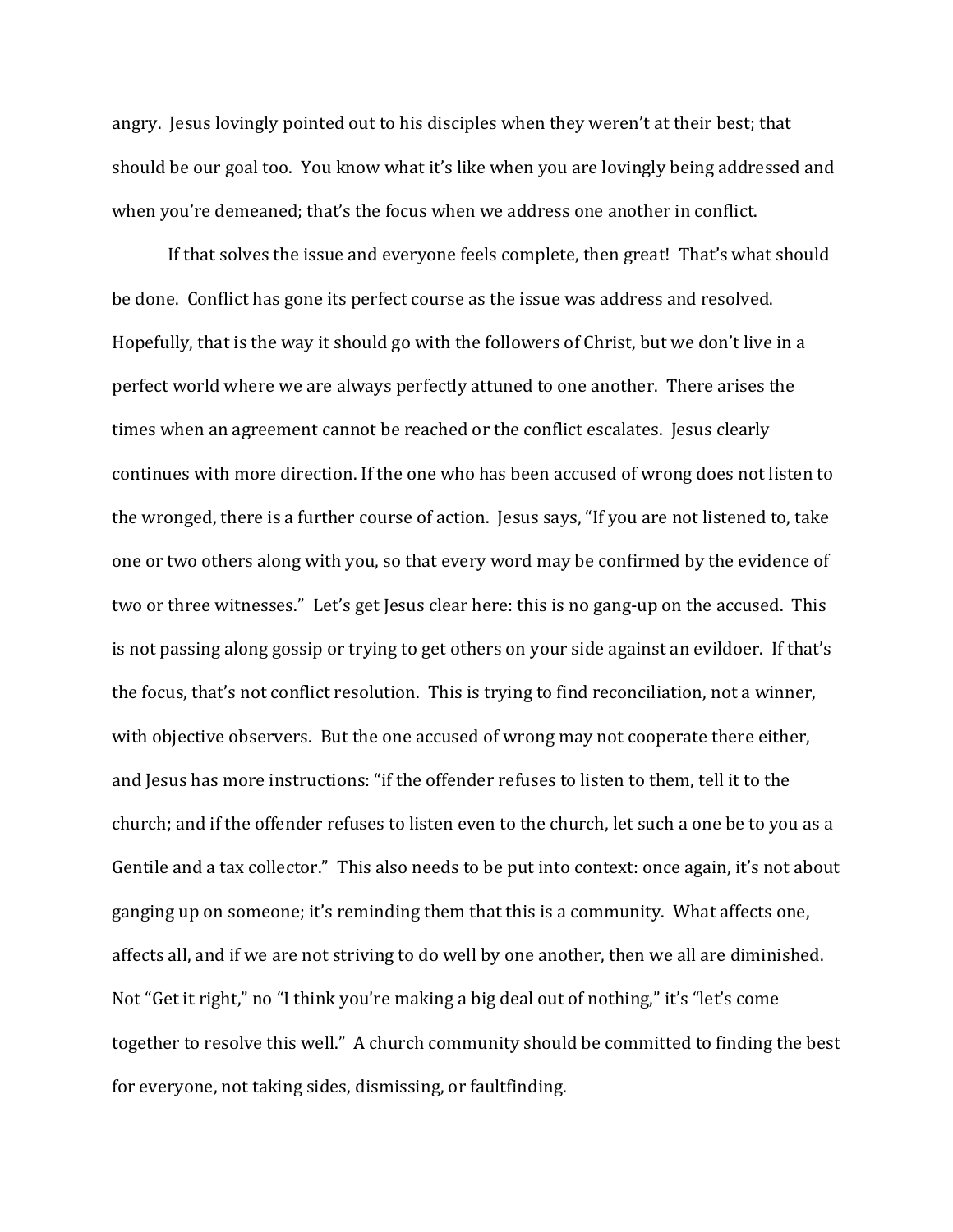Our lives, our communities, our worship requires that we solve our conflicts as best as we can. Indeed, we cannot worship well when we are angry, when we are troubled, when we cannot make peace with our brothers and sisters. I heard recently on an episode of "On Being" with Krista Tippett why we pass the Peace of Christ. It is not solely for greeting your neighbor. You have plenty of time to catch up with each other before the service. No, we pass the peace of Christ with each other before we get to the heart of worship. We pass the Peace of Christ because we pass peace with one another; we want to dismiss grudges among all those in our church. Indeed, if you remember our first scripture from Matthew 5, it gets to the heart of this matter: "when you are offering your gift on the altar," when you are worshipping, "if you remember that your brother or sister has something against you, leave your gift there before the altar and go; first be reconciled to your brother or sister and then come to offer your gift." Holding grudges and keeping anger in our hearts disrupts our worship. It makes it very difficult to worship God when we are busy being angry at someone else or we have not reconciled with those we have struggled with. Don't let your passing of the peace go to waste with just a greeting; let it be a time when we remember we are people of Christ.

However, a stubborn person may not want to come to an agreement. Jesus says, "if the offender refuses to listen even to the church, let such a one be to you as a Gentile and a tax collector." It sounds like a dismissal, but it's not so. Jesus is not saying, "Let such a one be to you an outcast." How often does Jesus say, "Well, you are totally not worth my time?" The whole of scripture does not show Jesus as someone who's gonna declare you a lost cause, even if you need forgiveness 77 times 7 times. In fact, the passage immediately preceding this one speaks of how a shepherd will go looking to find the one sheep out of his